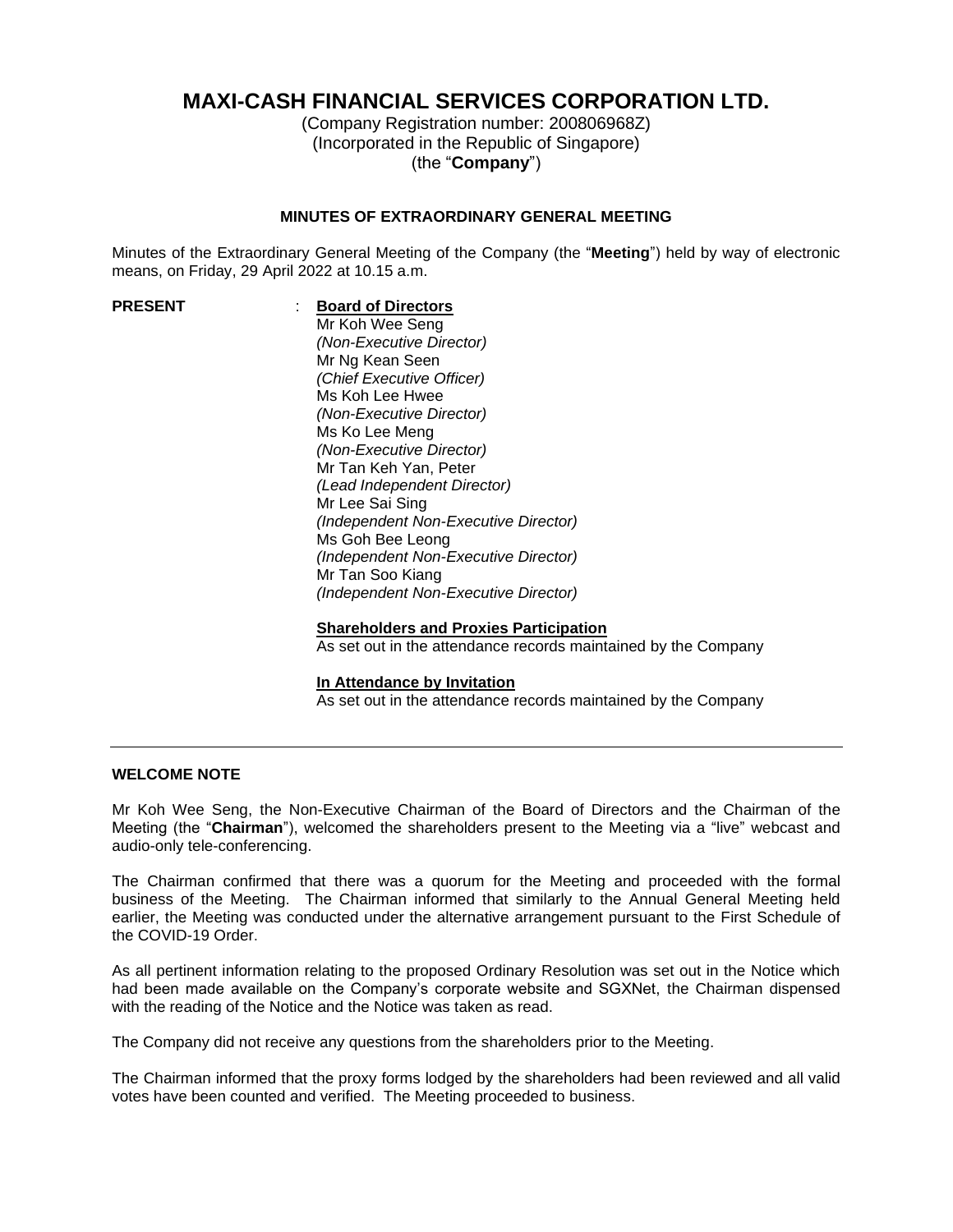#### **ORDINARY BUSINESS**

#### **PROPOSED ADOPTION OF THE MAXI-CASH PERFORMANCE SHARE PLAN 2022**

The Chairman informed the Meeting that the Ordinary Resolution dealt with the approval and adoption of the Maxi-Cash Performance Share Plan 2022.

As the proposed resolution had been duly voted by shareholders through the submission of the proxy forms and based on the poll results, the results of the vote are as follows:

|             | Percentage* (%)      |
|-------------|----------------------|
| 728,739,918 | 99.86                |
| 995,600     | 0.14                 |
| 729.735.518 | 100.00               |
|             | <b>No. of Shares</b> |

*\* calculated and rounded to 2 decimal places.*

The following resolution was passed:

#### "RESOLVED that:

- (a) the Maxi-Cash Performance Share Plan 2012 be and is hereby terminated, provided that the termination of the Maxi-Cash Performance Share Plan 2012 shall not affect awards granted prior to such termination, whether such awards have been released (whether fully or partially) or not;
- (b) a new share incentive scheme, namely, the Maxi-Cash Performance Share Plan 2022, be and is hereby approved and adopted;
- (c) the rules of the Maxi-Cash Performance Share Plan set out in Appendix A to the Company's circular to Shareholders dated 13 April 2022 be and are hereby approved and adopted;
- (d) the Directors and each of them be and are hereby authorised:
	- (i) to establish and administer the Maxi-Cash Performance Share Plan 2022;
	- (ii) to amend and/or modify the Maxi-Cash Performance Share Plan 20222 at any time and from time to time, provided that such amendments and/or modifications are effected in accordance with the rules of the Maxi-Cash Performance Share Plan 2022;
	- (iii) to grant awards in accordance with the rules of the Maxi-Cash Performance Share Plan 2022 and, subject to the provisions of the Companies Act and the constitution of the Company, to issue from time to time such number of new Shares and/or transfer from time to time such number of treasury shares as may be required to be delivered pursuant to the vesting of such awards, provided that the total number of new Shares which may be issued and/or treasury shares which may be transferred pursuant to awards granted under the Maxi-Cash Performance Share Plan 2022 on any date, when aggregated with the total number of new Shares issued and to be issued and/or treasury shares transferred and to be transferred in respect of all awards granted under the Maxi-Cash Performance Share Plan 2022, and all options and awards granted under any other share option scheme, performance share plan or share incentive scheme implemented by the Company and for the time being in force, shall not exceed 15% of the total number of Shares in the issued share capital of the Company (excluding treasury shares and subsidiary holdings) on the day preceding that date; and